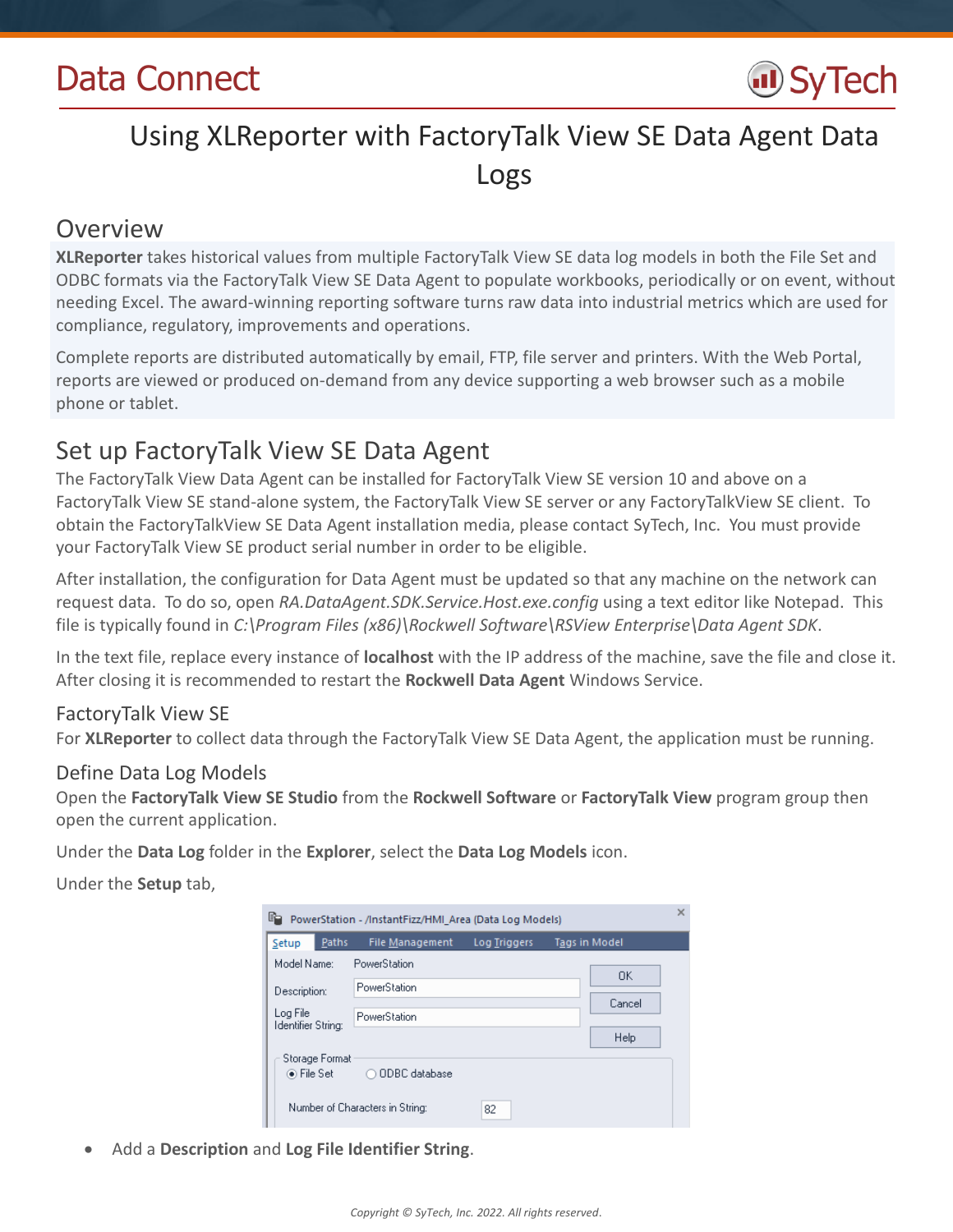Set the **Storage Format** to either *File Set* or *ODBC database* depending on how you want to store the data.

#### **File Set Setup**

Under the **Paths** tab,

| œ |              |                | PowerStation - /InstantFizz/HMI Area (Data Log Models)                                                                     |              |                       | $\times$ |
|---|--------------|----------------|----------------------------------------------------------------------------------------------------------------------------|--------------|-----------------------|----------|
|   | Setup        | Paths          | <b>File Management</b>                                                                                                     | Log Triggers | <b>Tags in Model</b>  |          |
|   | Primary Path | Secondary Path | C:\Users\Public\Documents\RSView Enterprise\SE\HMI Projec<br>Logging Path: ◉ Relative to Project Location (○ Absolute Path |              | OK.<br>Cancel<br>Help |          |
|   |              |                | Enable Switchover to Secondary Path                                                                                        |              |                       |          |
|   |              | Advanced       | Logging Path: ○ Relative to Project Location - ◉ Absolute Path                                                             |              |                       |          |

**Set the Primary Path** to where the files are stored.

Under the **File Management** tab,

| lie.<br>PowerStation - /InstantFizz/HMI Area (Data Log Models)                                                                                                                                                                                                     |                      |
|--------------------------------------------------------------------------------------------------------------------------------------------------------------------------------------------------------------------------------------------------------------------|----------------------|
| <b>Log Triggers</b><br>Paths<br>Setup<br><b>File Management</b>                                                                                                                                                                                                    | <b>Tags in Model</b> |
| <b>Start New Files</b><br>$\bullet$ Periodic $\circ$ At Specified Times $\circ$ On Event<br>∩ Never                                                                                                                                                                | OK.<br>Cancel        |
| ○ Hourly<br>. Daily (Change at Midnight)<br>◯ Weekly (Change at Midnight Saturday)<br>◯ Monthly (Change at Midnight on the Last Day of the Month)                                                                                                                  | <b>Help</b>          |
| Delete Oldest Files<br>After Maximum Time<br>10<br>⊙ Davs ∧ Weeks ∧ Months<br>After Maximum Files<br>10<br>If you select both checkboxes, files are deleted after the<br>maximum time or after the maximum number of files is reached.<br>whichever happens first. |                      |

- Specify how often you want new files created. It is suggested to create *Periodic* files that start *Daily (Change at Midnight)*.
- Indicate if old files should be deleted under the **Delete Oldest Files** section.

Under the **Log Triggers** tab,

| G.<br>PowerStation - /InstantFizz/HMI Area (Data Log Models) |                          |                      |                      |  |
|--------------------------------------------------------------|--------------------------|----------------------|----------------------|--|
| Paths<br><b>Setup</b>                                        | File Management          | <b>Log Triggers</b>  | <b>Tags in Model</b> |  |
| · Periodic                                                   | On Change<br>n<br>$\cap$ | <b>On Demand</b>     | OK                   |  |
| Log Periodically                                             |                          |                      | Cancel               |  |
| Interval:                                                    | 10                       | $\ddot{}$<br>Seconds | Help                 |  |
|                                                              |                          |                      |                      |  |
|                                                              |                          |                      |                      |  |

 Specify how the logging of tag values will be triggered i.e. periodically, on change or on demand. The **On Demand** option will log data when the **DataLogSnapshot** command is issued. This command can be issued from anywhere that commands and macros are supported. For example, it could be typed in the command line or specified as the action for an event. If **Periodic** or **On Change** is selected, on demand logging can still be used whenever it is appropriate.

Under the **Tags in Model** tab,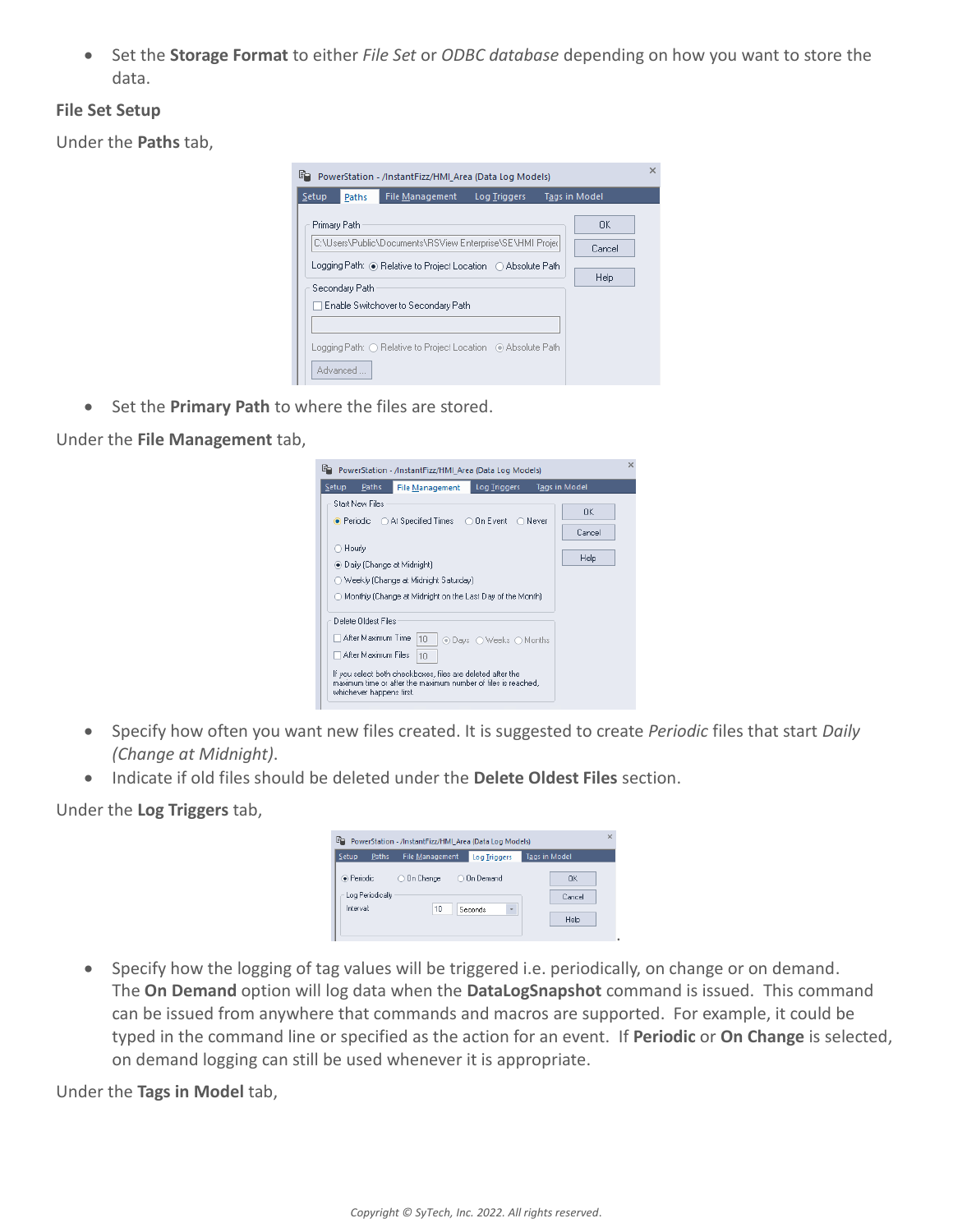| 昫<br>PowerStation - /InstantFizz/HMI Area (Data Log Models)                                                                                                                            |                                                                                                                                                                                                                                                                                        |              |   |                            | × |
|----------------------------------------------------------------------------------------------------------------------------------------------------------------------------------------|----------------------------------------------------------------------------------------------------------------------------------------------------------------------------------------------------------------------------------------------------------------------------------------|--------------|---|----------------------------|---|
| Setup<br>Paths<br>Enter tag names, separated by a space if more than one, in the<br>"Tag[s] to Add" box, then choose the "Add" button to add them<br>to the list of tags in the model. | File Management                                                                                                                                                                                                                                                                        | Log Triggers |   | <b>Tags in Model</b><br>0K |   |
| Tag[s] to Add:                                                                                                                                                                         | {Dashboard_Trending\Current_OEE_F                                                                                                                                                                                                                                                      |              | . | Cancel                     |   |
| Tags in Model:<br>Add<br>Remove<br>Remove All                                                                                                                                          | system\BlinkFast<br>system\BlinkSlow<br>system\Date<br>system\DateAndTimeInteger<br>system\DateAndTimeString<br>system\Day<br>system\DayOfMonth<br>system\DavOfWeek<br>system\DayOfYear<br>system\Hour<br>system\Minute<br>system\Month<br>sustem\Second<br>14.<br>Tag(s) in the Model |              |   | Help                       |   |

- Specify the tags to be logged. The maximum number of tags that can be logged by one data log model is 10,000.
- Close the dialog.

On close the **Save** dialog is opened.

| Save                             |        |
|----------------------------------|--------|
| Component name:<br>Power Station |        |
|                                  | Cancel |

Add a *Component* name. This is the name of the Data Log Model.

### **ODBC database Setup**

|                                | Fig. PowerStation - /InstantFizz/HMI_Area (Data Log Models) |                     |                      |               | $\times$ |  |
|--------------------------------|-------------------------------------------------------------|---------------------|----------------------|---------------|----------|--|
| Paths<br>Setup                 | File Management                                             | <b>Log Triggers</b> |                      | Tags in Model |          |  |
| Model Name:                    | PowerStation                                                |                     |                      | OK            |          |  |
| Description:                   | PowerStation                                                |                     |                      |               |          |  |
| Log File<br>Identifier String: | Cancel                                                      |                     |                      |               |          |  |
|                                | Help                                                        |                     |                      |               |          |  |
| Storage Format<br>⊙ File Set   | ● ODBC database                                             |                     |                      |               |          |  |
| <b>ODBC</b><br>Data Source:    | <b>FTVSE</b>                                                |                     | □ Login Required     |               |          |  |
| Tag Table:                     | TagTable                                                    | $\cdots$            | User Id:             |               |          |  |
| Float Table:                   | <b>FloatTable</b>                                           | $\cdots$            | Password:            |               |          |  |
| String Table:                  | StringTable                                                 | $\cdots$            | Confirm<br>Password: |               |          |  |
|                                | Create Tables                                               |                     |                      |               |          |  |

- Set **ODBC Data Source** to a **Data Source Name** (DSN) that defines the database where the data is stored.
- If the database requires a login (like SQL Server or SQL Server Express may), check **Login Required** and specify the appropriate information.
- Click **Create Tables** to create the tables required for the log model.

Under the **Paths** tab,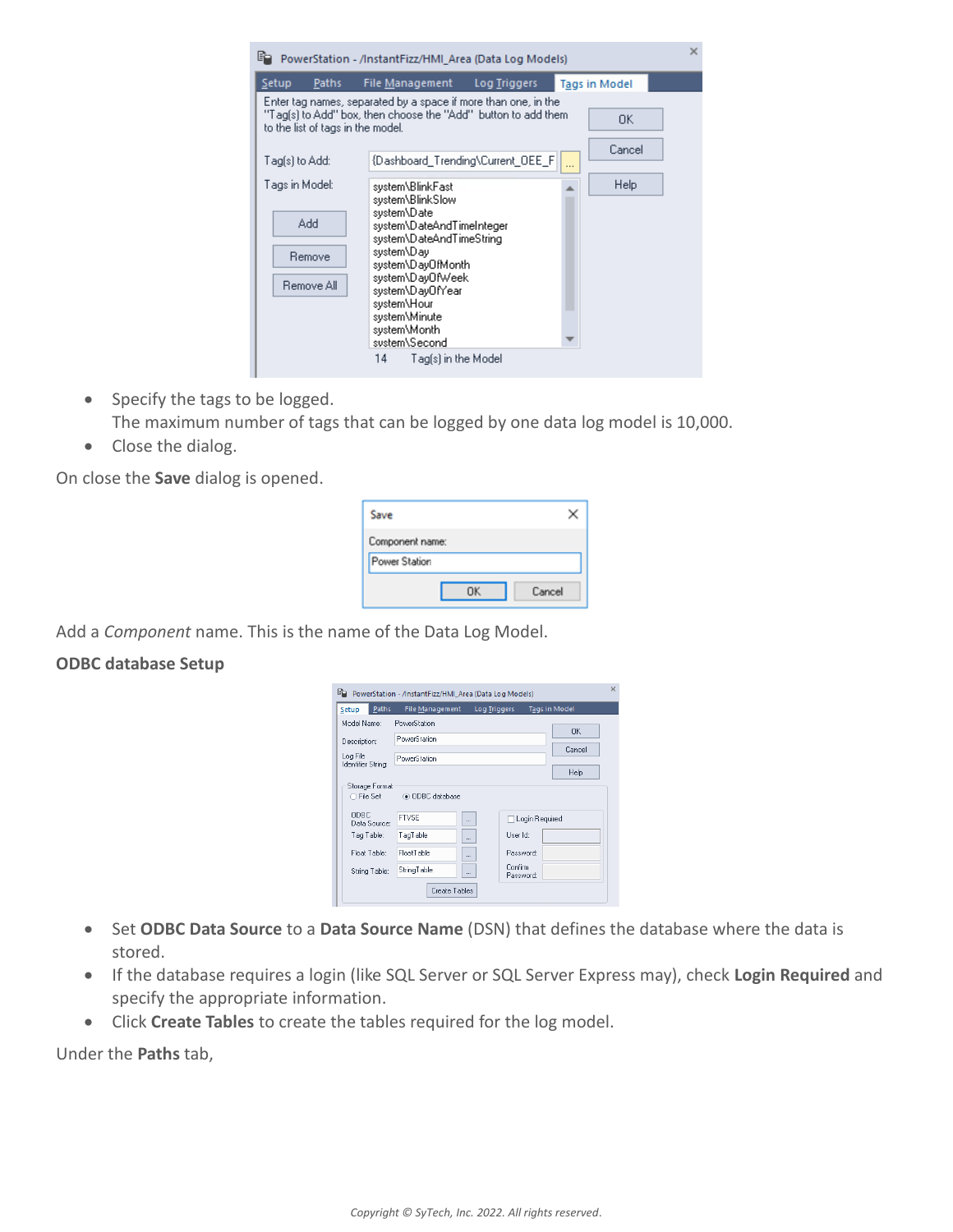| lia. |          |                  | PowerStation - /InstantFizz/HMI Area (Data Log Models)                                                                                                                                                                                       |              |                      | $\times$ |
|------|----------|------------------|----------------------------------------------------------------------------------------------------------------------------------------------------------------------------------------------------------------------------------------------|--------------|----------------------|----------|
|      | Setup    | Paths            | File Management                                                                                                                                                                                                                              | Log Triggers | <b>Tags in Model</b> |          |
|      |          |                  |                                                                                                                                                                                                                                              |              | 0K<br>Cancel         |          |
|      |          | ODBC Backup Path | Enable ODBC Backup Path                                                                                                                                                                                                                      |              | Help                 |          |
|      |          | Advanced         | Logging Path: ○ Relative to Project Location - ④ Absolute Path                                                                                                                                                                               |              |                      |          |
|      | command. |                  | The ODBC Backup Path is where data will be logged to in the<br>event that your ODBC database fails. Any data that<br>accumulates in the backup path can be merged into the ODBC<br>database at any time by issuing the DatalogMergeToPrimary |              |                      |          |

The **ODBC Backup Path** can be enabled so that if the database is unavailable, data is not lost.

Under the **File Management** tab,

| Fig. PowerStation - /InstantFizz/HMI_Area (Data Log Models)                         |                      | $\times$ |
|-------------------------------------------------------------------------------------|----------------------|----------|
| Log Triggers<br>Setup<br><b>Paths</b><br><b>File Management</b>                     | <b>Tags in Model</b> |          |
|                                                                                     | OK.                  |          |
|                                                                                     | Cancel               |          |
|                                                                                     | Help                 |          |
|                                                                                     |                      |          |
|                                                                                     |                      |          |
| Purge Oldest Records in ODBC Database                                               |                      |          |
| After Maximum Time  10<br>⊙ Days ○ Weeks ○ Months                                   |                      |          |
| Records older than the maximum time are purged in the ODBC<br>database at midnight. |                      |          |

 The **Purge Oldest Records in ODBC Database** option is available to periodically remove old historical data from the database.

Under the **Log Triggers** tab,

| G.<br>PowerStation - /InstantFizz/HMI Area (Data Log Models) |       |                       |   |                      | $\times$             |  |
|--------------------------------------------------------------|-------|-----------------------|---|----------------------|----------------------|--|
| Setup                                                        | Paths | File Management       |   | <b>Log Triggers</b>  | <b>Tags in Model</b> |  |
| · Periodic                                                   |       | <b>On Change</b><br>O | O | <b>On Demand</b>     | OK                   |  |
| Log Periodically                                             |       |                       |   |                      | Cancel               |  |
| Interval:                                                    |       | 10                    |   | $\ddot{}$<br>Seconds |                      |  |
|                                                              |       |                       |   |                      | Help                 |  |
|                                                              |       |                       |   |                      |                      |  |
|                                                              |       |                       |   |                      |                      |  |

• Specify how the logging of tag values will be triggered i.e. periodically, on change or on demand. The **On Demand** option will log data when the **DataLogSnapshot** command is issued. This command can be issued from anywhere that commands and macros are supported. For example, it could be typed in the command line or specified as the action for an event. If **Periodic** or **On Change** is selected, on demand logging can still be used whenever it is appropriate.

Under the **Tags in Model** tab,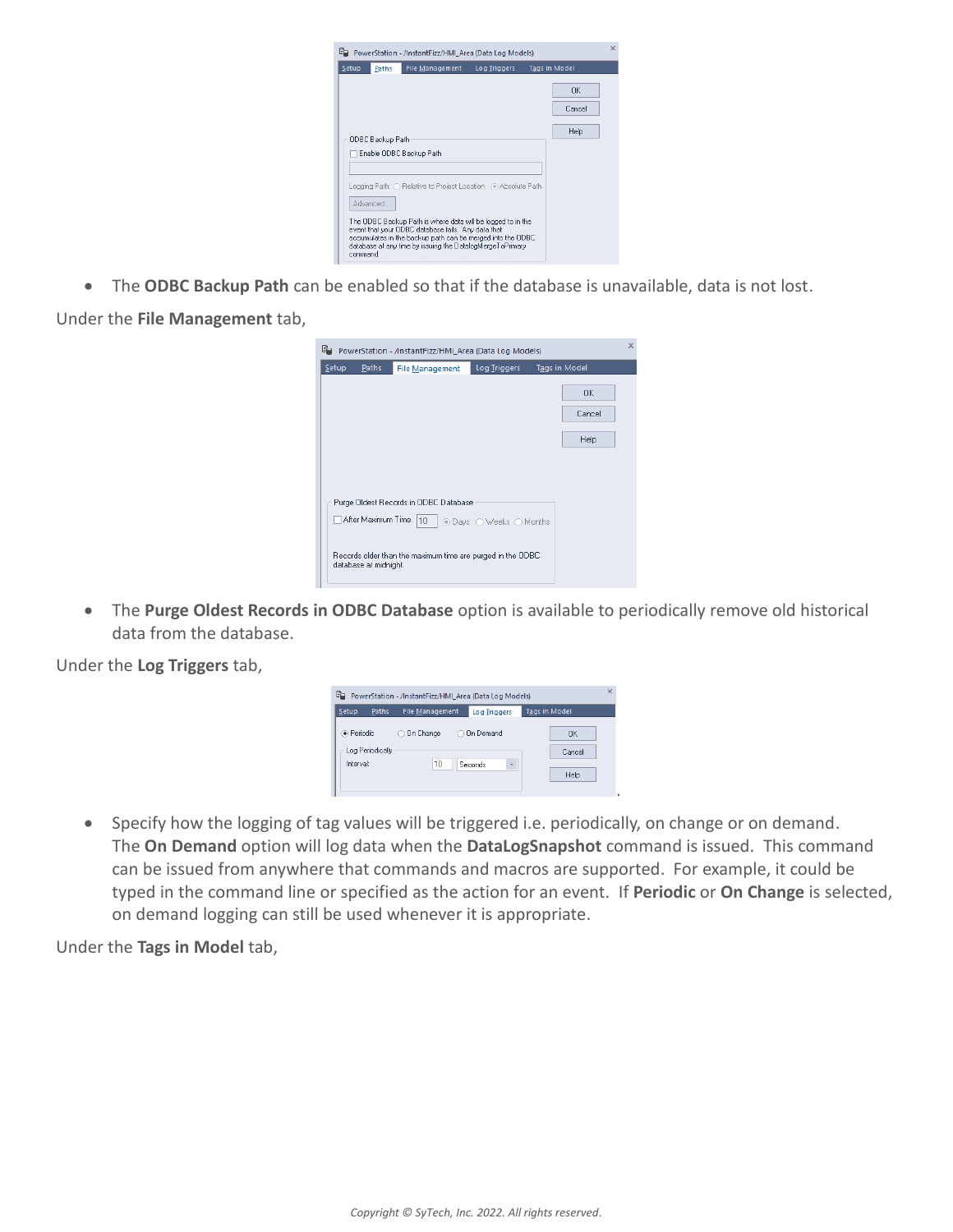| Setup<br>File Management<br>Log Triggers<br>Paths<br><b>Tags in Model</b><br>Enter tag names, separated by a space if more than one, in the<br>"Tag[s] to Add" box, then choose the "Add" button to add them<br>0K                                                                                                                              |
|-------------------------------------------------------------------------------------------------------------------------------------------------------------------------------------------------------------------------------------------------------------------------------------------------------------------------------------------------|
| to the list of tags in the model.                                                                                                                                                                                                                                                                                                               |
| Cancel<br>{Dashboard_Trending\Current_OEE_F<br>Tag(s) to Add:<br>                                                                                                                                                                                                                                                                               |
| Help<br>Tags in Model:<br>system\BlinkFast<br>system\BlinkSlow<br>system\Date<br>Add<br>system\DateAndTimeInteger<br>system\DateAndTimeString<br>system\Day<br>Remove<br>system\DayOfMonth<br>system\DayOfWeek<br>Remove All<br>system\DayOfYear<br>system\Hour<br>system\Minute<br>system\Month<br>system\Second<br>14.<br>Tag(s) in the Model |

- Specify the tags to be logged. The maximum number of tags that can be logged by one data log model is 10,000.
- Close the dialog.

On close the **Save** dialog is opened.

| Save                             |        |
|----------------------------------|--------|
| Component name:<br>Power Station |        |
|                                  | Cancel |

Add a *Component* name. This is the name of the Data Log Model.

### Start Data Log

To start the data log when FactoryTalk View SE starts, access the **HMI Properties** dialog.



Right click on the application and select *Properties*.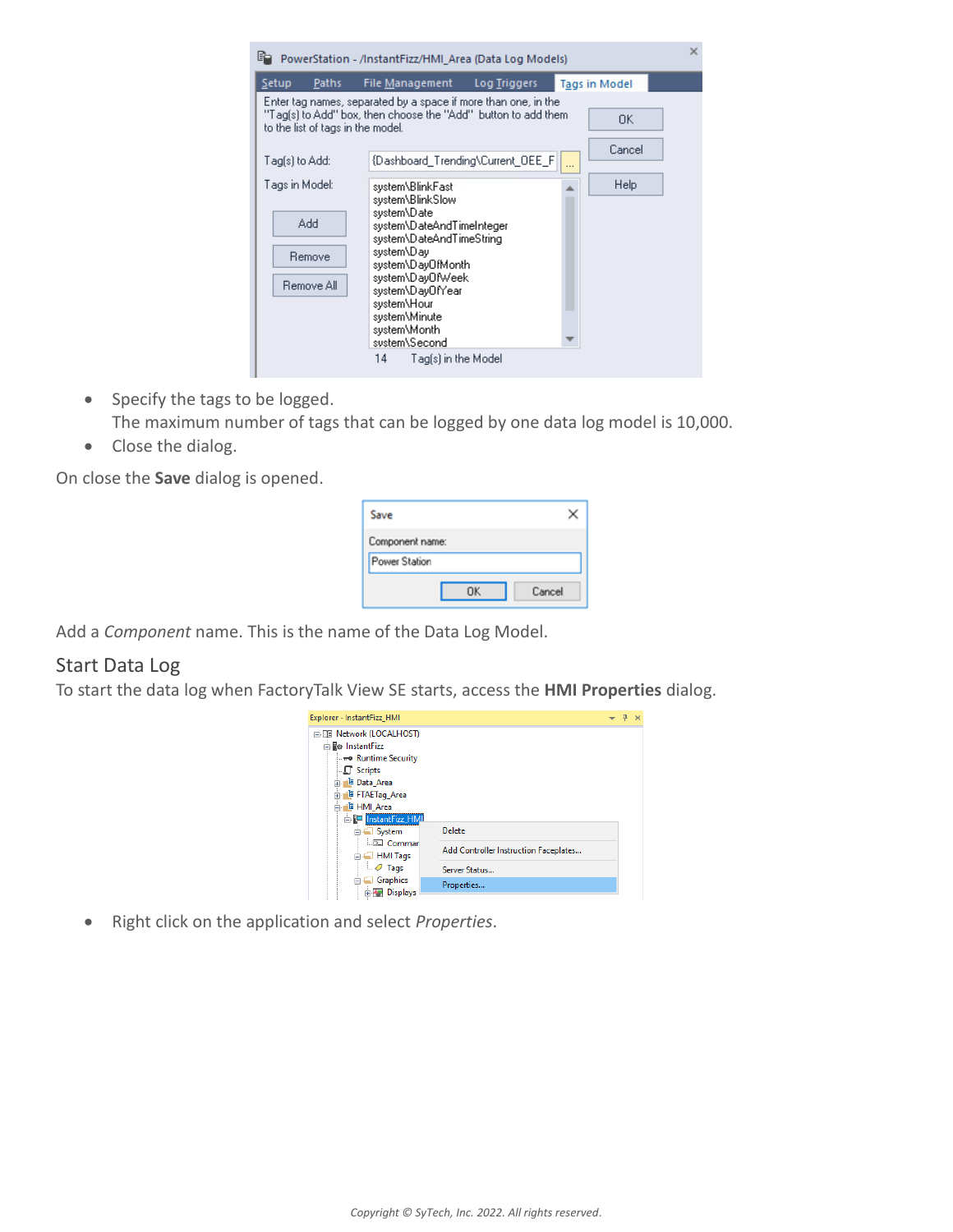Under the **Components** tab,

| <b>InstantFizz_SE Properties</b> |                             | $\times$ |
|----------------------------------|-----------------------------|----------|
| Components<br>General            |                             |          |
| On startup components            |                             |          |
| $\boxdot$ Data logging:          | <b>Power Station</b>        |          |
| Derived tags:                    |                             |          |
| Events:                          |                             |          |
| □ Macro:                         | startup                     |          |
| On shutdown macro:               | loginMacro                  |          |
|                                  |                             |          |
|                                  |                             |          |
| Run Startup Components           | Stop All Running Components |          |
|                                  |                             |          |
|                                  |                             |          |
| OK                               | Cancel<br>Help<br>Apply     |          |

Check **Data Logging** and select the data log model.

If more than one data log model needs to be started, they can be started using the command:

### **DataLogOn** "*Component name"*

Where "*Component name"* is the data log model name. If the model name has a space in it, enclose the name in quotes. The command can be issued from the command line or from a startup or login macro. For example:

### **DataLogOn***"Power Station"*

Note that in FactoryTalk View SE, a HMI server can have up to 20 data log models running at one time.

### Windows Firewall

If the Windows Firewall is enabled in the machine where the FactoryTalk View SE Data Agent is running, the Port Number specified in the *RA.DataAgent.SDK.Service.Host.exe.config* must be opened in order to connect.

To do so:

- Open the Windows Firewall. Typically the easiest way to do this is by typing Firewall into the search bar at the bottom left of Windows.
- Click **Advanced Settings**
- Right-click **Inbound Rules** and select **New Rule**.

| What type of rule would you like to create?                     |
|-----------------------------------------------------------------|
| Program<br>Rule that controls connections for a program.        |
| ◉ Port<br>Rule that controls connections for a TCP or UDP port. |
| Predefined:                                                     |
| AllJoyn Router                                                  |
| Rule that controls connections for a Windows experience.        |
|                                                                 |

For the rule type select Port and click **Next**.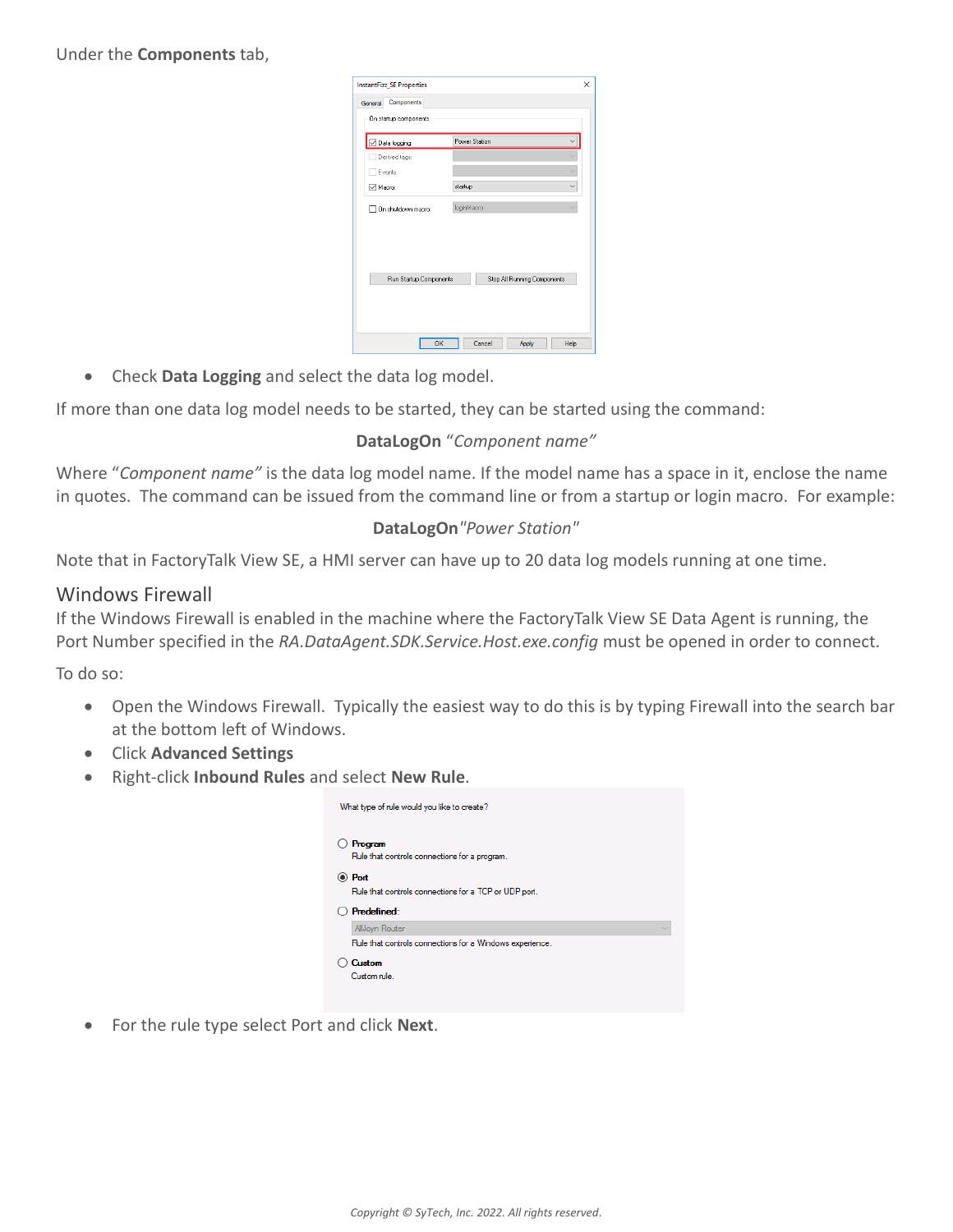| $\odot$ TCP                                                      |       |
|------------------------------------------------------------------|-------|
| <b>UDP</b>                                                       |       |
|                                                                  |       |
|                                                                  |       |
|                                                                  |       |
| Does this rule apply to all local ports or specific local ports? |       |
| All local ports                                                  |       |
| Specific local ports:                                            | 12344 |

- For **Protocol and Ports** select *TCP* protocol.
- Select **Specific local ports** and specify the port number as found in the *RA.DataAgent.SDK.Service.Host.exe.config* (this is specified after the IP address and by default is *12344*, e.g., *192.168.1.1:12344*). Click **Next**.
- Leave **Allow the connection** selected and click **Next**.
- Apply the rule for every network type required and click **Next**.
- Give the rule a **Name** and click **Finish**.

# Prerequisites

### Verify Data Files

If the data log model is configured as *File Set*, to verify the files, open the **FactoryTalk View SE Studio** from the **Rockwell Software** or **FactoryTalk View** program group. Then open the application to configure.

Select the **Data Log Models** icon under the **Data Log** folder, open the data log model.

Select the **Paths** tab and note the **Primary Path**

| G<br>PowerStation - /InstantFizz/HMI Area (Data Log Models)                             |                                 | $\times$ |
|-----------------------------------------------------------------------------------------|---------------------------------|----------|
| <b>File Management</b><br>Setup<br><b>Log Triggers</b><br><b>Tags in Model</b><br>Paths |                                 |          |
| Primary Path<br>C:\Users\Public\Documents\RSView Enterprise\SE\HMI Projec               | <b>n</b> <sub>K</sub><br>Cancel |          |
| Logging Path: . Relative to Project Location Absolute Path<br>Secondary Path            | Help                            |          |
| Enable Switchover to Secondary Path                                                     |                                 |          |
| Logging Path: ○ Relative to Project Location . ⓒ Absolute Path<br>Advanced              |                                 |          |

Using Windows File Explorer, access the path and verify that there are *.dat* files in that folder.

## Verify Tags and Data

Open the **FactoryTalk View File Viewer** from the **Rockwell Software** program group.

| Da<br>1/8<br>1/8                     | Close                                      |            |                    |                                  |          |                           |               |        |               |
|--------------------------------------|--------------------------------------------|------------|--------------------|----------------------------------|----------|---------------------------|---------------|--------|---------------|
|                                      |                                            |            |                    |                                  |          | Value                     | <b>Status</b> | Marker |               |
|                                      | Save As                                    |            |                    | <b>BLINKFAST</b>                 |          | 0.00000000                | U             | B      |               |
|                                      |                                            |            |                    | <b>BLINKSLOW</b>                 |          | 0.00000000                | u             | B      |               |
| 1/8                                  | Print Preview                              |            |                    | <b>IDATEANDTIMEINTEGER</b>       |          | 0.00000000                | u             | R      |               |
| 1/8                                  | Print                                      |            | $Ctrl + P$         | <b>\DAYOFMONTH</b>               |          | 0.00000000                | Ü             | B      |               |
| 1/8                                  |                                            |            |                    | <b>IDAYOFWEEK</b>                | m        | 0.00000000                | Ü             | R      |               |
| 1/8                                  | 1 2020 01 08 0000 PowerStation (Float).DAT |            |                    | <b>DAYOFYEAR</b>                 | $\cdots$ | 0.00000000                | u             | B      |               |
| 1/8                                  |                                            |            |                    | <b>HOUR</b>                      |          | 0.00000000                | Ü             | B      |               |
| 1/8                                  | <b>Exit</b>                                |            |                    | <b>MINUTE</b>                    | a e      | 0.00000000                | Ü             | R      |               |
| $1/8$ ____                           | .                                          | ---        |                    | <b>MONTH</b>                     | $\cdots$ | 0.00000000                | U             | B      |               |
| 1/8/2020<br>1/8/2020                 | 13:45:09<br>13:45:09                       | 799<br>799 |                    | <b>SYSTEM\SECOND</b>             | $\cdots$ | 0.00000000                | Ü             | B<br>R |               |
|                                      |                                            |            | <b>SYSTEM\YEAR</b> |                                  |          | 0.00000000                | u             |        |               |
| 1/8/2020                             | 13:46:09<br>13:46:09                       | 823        |                    | <b>SYSTEM\BLINKFAST</b>          | 44       | 1.00000000<br>1.00000000  |               |        |               |
| 1/8/2020                             |                                            | 823        |                    | <b>SYSTEM\BLINKSLOW</b>          | m.       | 1578509109.0000           |               |        |               |
| 1/8/2020                             | 13:46:09<br>13:46:09                       | 823<br>823 |                    | <b>SYSTEM\DATEANDTIMEINTEGER</b> | $\cdots$ | 8.00000000                |               |        |               |
| 1/8/2020                             | 13:46:09                                   | 823        |                    | SYSTEM\DAYOFMONTH                |          | 4.00000000                |               |        |               |
| 1/8/2020                             |                                            |            |                    | <b>SYSTEM\DAYOFWEEK</b>          | $\cdots$ |                           |               |        |               |
| 1/8/2020                             | 13:46:09<br>13:46:09                       | 823<br>823 |                    | <b>SYSTEM\DAYOFYEAR</b>          | $\cdots$ | 8.00000000<br>13.00000000 |               |        |               |
| 1/8/2020                             |                                            |            |                    | <b>SYSTEM\HOUR</b>               | $\sim$   |                           |               |        |               |
| 1/8/2020                             | 13:46:09                                   | 823        |                    | <b>SYSTEM\MINUTE</b>             |          | 45.00000000               |               |        |               |
| 1/8/2020<br>$\overline{\phantom{a}}$ | 13:46:09                                   | 823        |                    | <b>SYSTEM\MONTH</b>              |          | 1.00000000                |               |        | $\rightarrow$ |

Select **File, Open** and navigate to the path. Open the most recent *(Tagname)*, *(Float)* and *(String)* files in the path.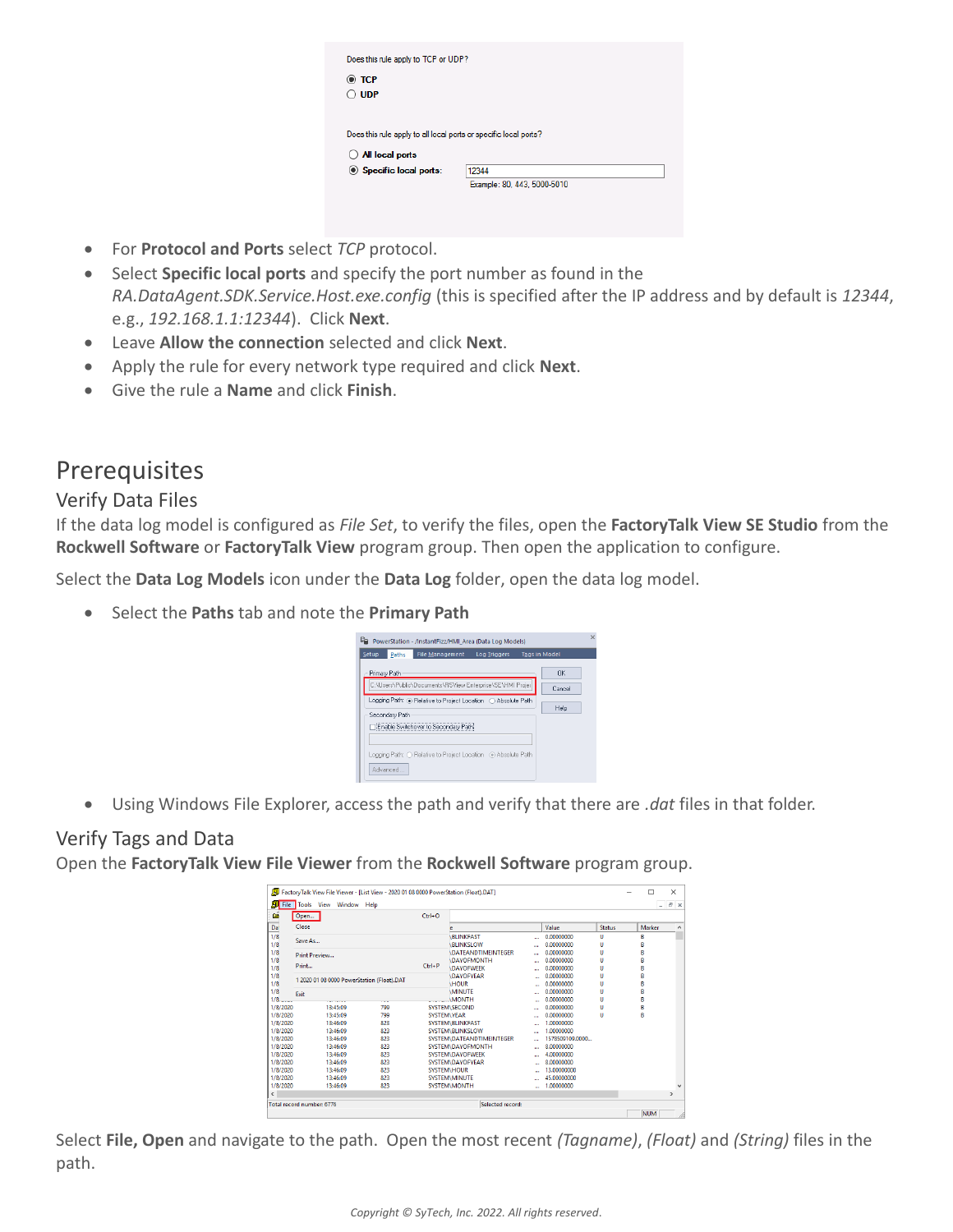Verify the tag file is correct and that the float and string files contain data.

### Verify Database

Open the **FactoryTalk View SE Studio** from the **Rockwell Software** or **FactoryTalk View** program group. Then open the application to configure.

Select the **Data Log Models** icon under the **Data Log** folder, open the data log model.

On the **Setup** tab, note the *ODBC Data Source* Name.

| Paths<br>Setup                 | <b>File Management</b> | Log Triggers         | <b>Tags in Model</b> |  |
|--------------------------------|------------------------|----------------------|----------------------|--|
| Model Name:                    | PowerStation           |                      | <b>OK</b>            |  |
| Description:                   | PowerStation           |                      |                      |  |
| Log File<br>Identifier String: | PowerStation           |                      | Cancel               |  |
|                                |                        |                      | Help                 |  |
| Storage Format<br>○ File Set   | ● ODBC database        |                      |                      |  |
| ODBC.<br>Data Source:          | <b>FTVSE</b>           |                      | Login Required       |  |
| Tag Table:                     | TagTable               | User Id:<br>$\cdots$ |                      |  |
| Float Table:                   | FloatTable             | $\cdots$             | Password:            |  |
|                                | StringTable            | Confirm              |                      |  |

Navigate to the **Tools** tab of the **XLReporter Project Explorer** and open **DSN Settings**

| XLReporter Project Explorer - C:\XLRprojects\XLR_Demo\XLRproject.prj |                                              |                           |                 |              |                             |                |               | $\times$ |         |           |  |                        |
|----------------------------------------------------------------------|----------------------------------------------|---------------------------|-----------------|--------------|-----------------------------|----------------|---------------|----------|---------|-----------|--|------------------------|
| $\rightarrow$ $=$                                                    |                                              |                           |                 |              |                             |                |               |          |         |           |  |                        |
| File *                                                               | Home                                         | Data                      | Project         | <b>Tools</b> |                             |                |               |          | E       |           |  | Documentation @ Help " |
| - 10                                                                 | $-100$                                       | $\mathbf{d} = \mathbf{d}$ | -               |              | $\left  \cdot \right $<br>≐ | $-\Box$<br>r—r | $A_{a}$       | 22       | 子       | 憴         |  |                        |
| Manager                                                              | <b>DSN</b>                                   | Email                     | <b>FTP</b>      | File         | <b>XML</b>                  | File           | <b>Themes</b> | System   | Task    | Connector |  |                        |
|                                                                      | Settings                                     | and SMS                   | <b>Transfer</b> | Manager      | Designer                    | Archive        |               | Check    | Monitor | Groups    |  |                        |
|                                                                      | Database<br><b>Diagnostic</b><br>Application |                           |                 |              |                             |                |               |          |         |           |  |                        |

 Navigate to the **System DSN** tab of the **ODBC Data Source Administrator**, select the DSN and click **Configure**.

| $\times$<br>ODBC Data Source Administrator (32-bit) |          |                                        |  |                                                   |  |           |  |
|-----------------------------------------------------|----------|----------------------------------------|--|---------------------------------------------------|--|-----------|--|
| System DSN<br>User DSN                              |          |                                        |  | File DSN Drivers Tracing Connection Pooling About |  |           |  |
| System Data Sources:                                |          |                                        |  |                                                   |  |           |  |
| Name                                                | Platform | Driver                                 |  |                                                   |  | Add       |  |
| dsnSQLFTDataLog 32-bit<br><b>FTVSE</b>              | 32-bit   | <b>SQL Server</b><br><b>SQL Server</b> |  |                                                   |  | Remove    |  |
|                                                     |          |                                        |  |                                                   |  | Configure |  |
|                                                     |          |                                        |  |                                                   |  |           |  |
|                                                     |          |                                        |  |                                                   |  |           |  |
|                                                     |          |                                        |  |                                                   |  |           |  |
|                                                     |          |                                        |  |                                                   |  |           |  |

Note the *SQL Server* instance that is specified as **Server**.

| incrosoft see server bory comiquiation. |                                                                                                    | $\overline{\phantom{a}}$ |
|-----------------------------------------|----------------------------------------------------------------------------------------------------|--------------------------|
|                                         | This wizard will help you create an ODBC data source that you can use to<br>connect to SQL Server. |                          |
|                                         | What name do you want to use to refer to the data source?                                          |                          |
|                                         | <b>FTVSE</b><br>Name:                                                                              |                          |
|                                         | How do you want to describe the data source?                                                       |                          |
|                                         | Description:                                                                                       |                          |
|                                         | Which SQL Server do you want to connect to?                                                        |                          |
|                                         | 111.11.1.111\SQLSERVER<br>Server:                                                                  |                          |
|                                         |                                                                                                    |                          |
|                                         |                                                                                                    |                          |
|                                         |                                                                                                    |                          |
|                                         | Next ><br>Cancel<br>Help<br>Finish                                                                 |                          |

Click **Next** until you see the *Change the default database to* and note the database.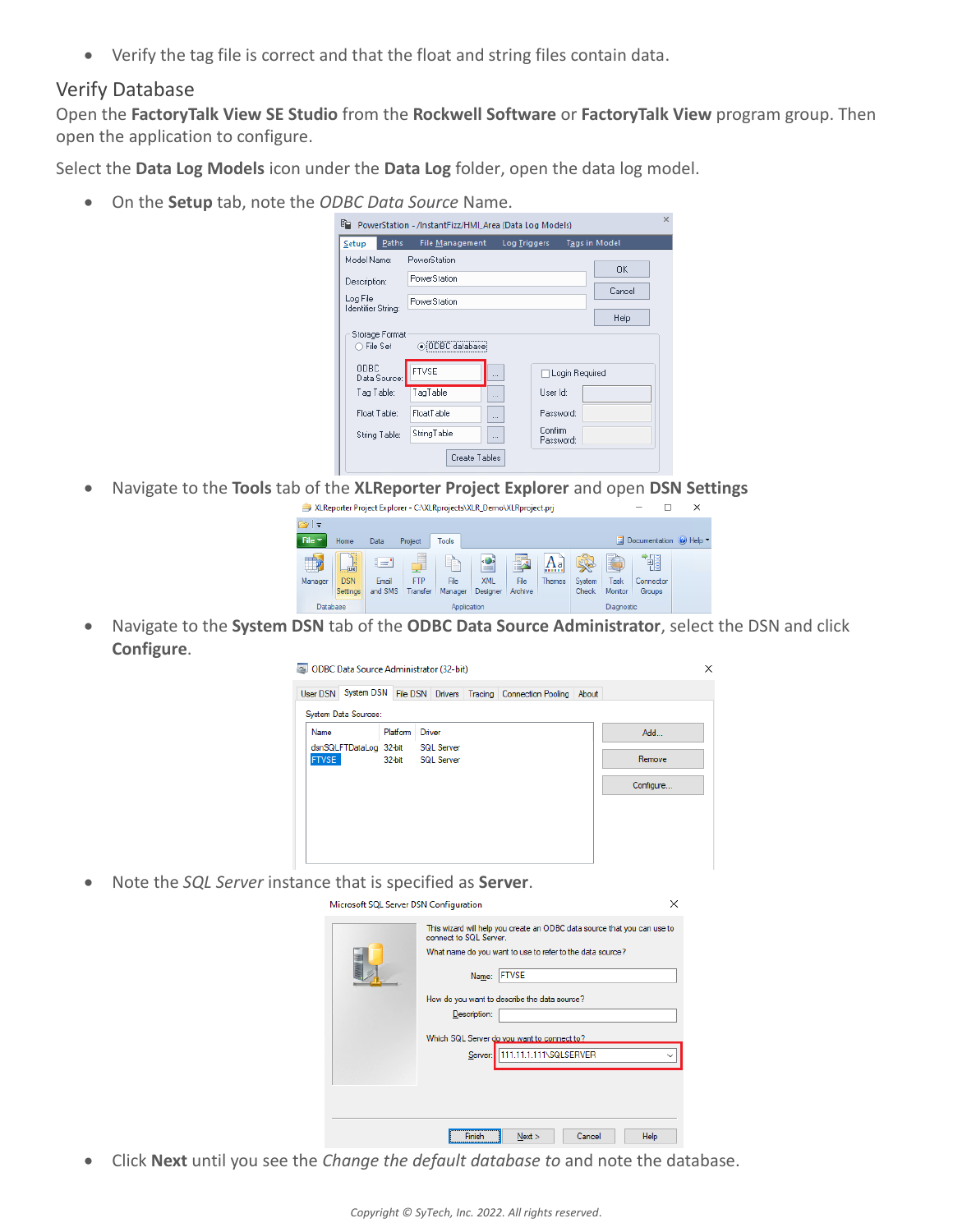| Microsoft SQL Server DSN Configuration | Change the default database to:<br>Rockwell-FTSE                           | ⋋    |
|----------------------------------------|----------------------------------------------------------------------------|------|
|                                        | Attach database filename:<br>Use ANSI quoted identifiers.                  |      |
|                                        | $\sqrt{\phantom{a}}$ Use ANSI nulls, paddings and wamings.                 |      |
|                                        | Use the failover SQL Server if the primary SQL Server is not<br>available. |      |
|                                        |                                                                            |      |
|                                        | Next<br>$<$ Back<br>Cancel                                                 | Help |

- Connect to the SQL Server instance using the **Microsoft SQL Server Management Studio**.
- In the tree on the left, expand **Databases**, select the database configured in the **DSN** and expand **Tables**.
- Right-click the **Float Table** and choose *Select Top 1000 Rows*.

If no data is returned contact Rockwell Automation technical support and correct these issues.

# Create a Project

From the **XLReporter Project Explorer** select **File, New** to start the **Project Wizard**. This will give step-by-step instructions on creating a project

## Step 1

Enter a **Project Name** and **Description** (optional).

| <b>New Project</b>                                  |                            |
|-----------------------------------------------------|----------------------------|
| Step 1 : Specify the Project Name and its Location. |                            |
| Project Name:                                       | <b>XLR_Project</b>         |
|                                                     | Project Off Line           |
| Description:                                        | Customer or Site name      |
|                                                     |                            |
| Project Location:                                   | c:\XLRprojects             |
|                                                     |                            |
|                                                     |                            |
|                                                     |                            |
|                                                     |                            |
| $<$ Back                                            | Finish<br>Cancel<br>Next > |

# Step 2

Configure the data connector, click **Add.**

|    | New Project                                                      |          |             |  |  |  |  |
|----|------------------------------------------------------------------|----------|-------------|--|--|--|--|
|    | Step 2 : Configure the Connectors (data sources) of the Project. |          |             |  |  |  |  |
|    | Add Modify X Delete   Catalog                                    |          |             |  |  |  |  |
|    | Name                                                             | Provider | Description |  |  |  |  |
| l∗ |                                                                  |          |             |  |  |  |  |

Select **Rockwell Automation, FactoryTalk View SE Data Agent File(s)**

Under the **Connection** tab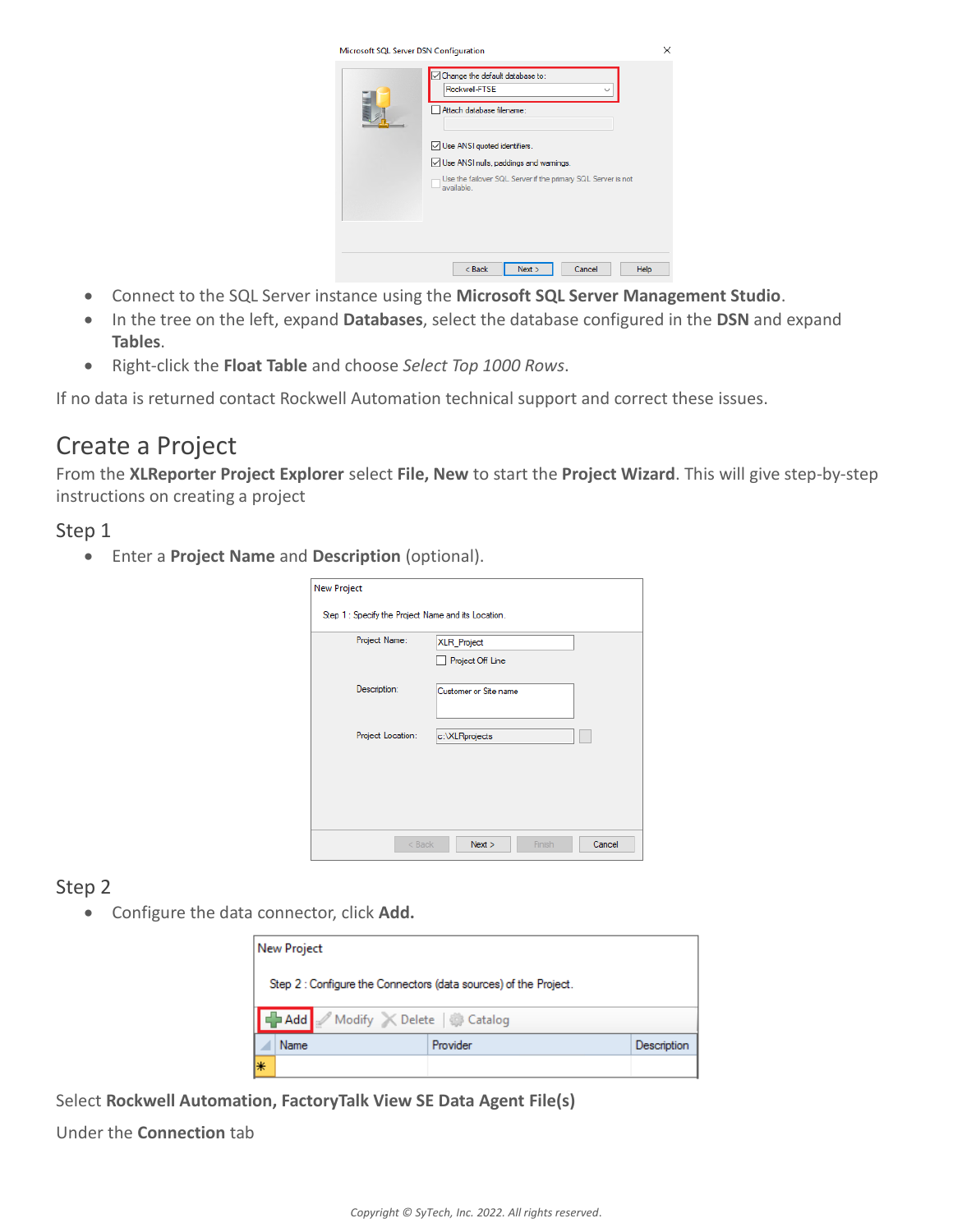| FactoryTalk View Data Agent Settings |                              |         | ×<br>ш |  |
|--------------------------------------|------------------------------|---------|--------|--|
| <b>Connector Name</b>                | FTViewDataAgent Data Files 1 |         |        |  |
| Connection<br>Application            | Settings                     |         |        |  |
| Protocol                             | http<br>$\checkmark$         |         |        |  |
| <b>IP Address</b>                    | 192.168.9.49                 |         |        |  |
| Port                                 | 12344                        |         |        |  |
| <b>User Name</b>                     | sytech                       |         |        |  |
| Password                             |                              |         |        |  |
| Application Location                 | <b>Network</b>               |         |        |  |
|                                      |                              | Connect |        |  |
|                                      |                              |         |        |  |
|                                      |                              |         |        |  |
|                                      |                              | Apply   | Close  |  |
|                                      |                              |         |        |  |

- Set the **Protocol** to *http* or *https* depending on the security protocol configured.
- Set **IP Address** to the IP address of the machine where the FactoryTalk View Data Agent is installed and running.
- **Set User Name** and **Password** to a valid user name configured in FactoryTalk View SE.
- Set **Application Location** to *Network* or *Local* depending on the location of the FactoryTalk View SE application to retrieve data from.
- Click **Connect**.

### Under the **Application** tab

| FactoryTalk View Data Agent Settings<br>× |                                                 |       |  |       |  |  |
|-------------------------------------------|-------------------------------------------------|-------|--|-------|--|--|
| <b>Connector Name</b>                     | FTViewDataAgent Data Files_1                    |       |  |       |  |  |
| Application<br>Connection                 | Settings                                        |       |  |       |  |  |
| Name                                      | Global.InstantFizz<br>/HMI_Area/InstantFizz_HMI |       |  |       |  |  |
| <b>HMI Path</b>                           |                                                 |       |  |       |  |  |
|                                           |                                                 |       |  |       |  |  |
|                                           |                                                 |       |  |       |  |  |
|                                           |                                                 |       |  |       |  |  |
|                                           |                                                 |       |  |       |  |  |
|                                           |                                                 |       |  |       |  |  |
|                                           |                                                 |       |  |       |  |  |
|                                           |                                                 |       |  |       |  |  |
|                                           |                                                 | Apply |  | Close |  |  |

- Set the **Name** to the name of the FactoryTalk View SE application to retrieve data from.
- Set **HMI Path** to the path based on the **Application Name** selected.

### Verify the Data Connector

**XLReporter** retrieves data from the **Data Connector** using a **History Group**.

### **F**rom the **XLReporter Project Explorer** select**, Tools, Connector Groups**

Select the *FactoryTalk View SE Data Agent Data Files* connector and then select **Add.**

Set the **Type** *Raw Values* and click **OK**.

On the **Columns** tab of the group, select the tag **Name**(s).